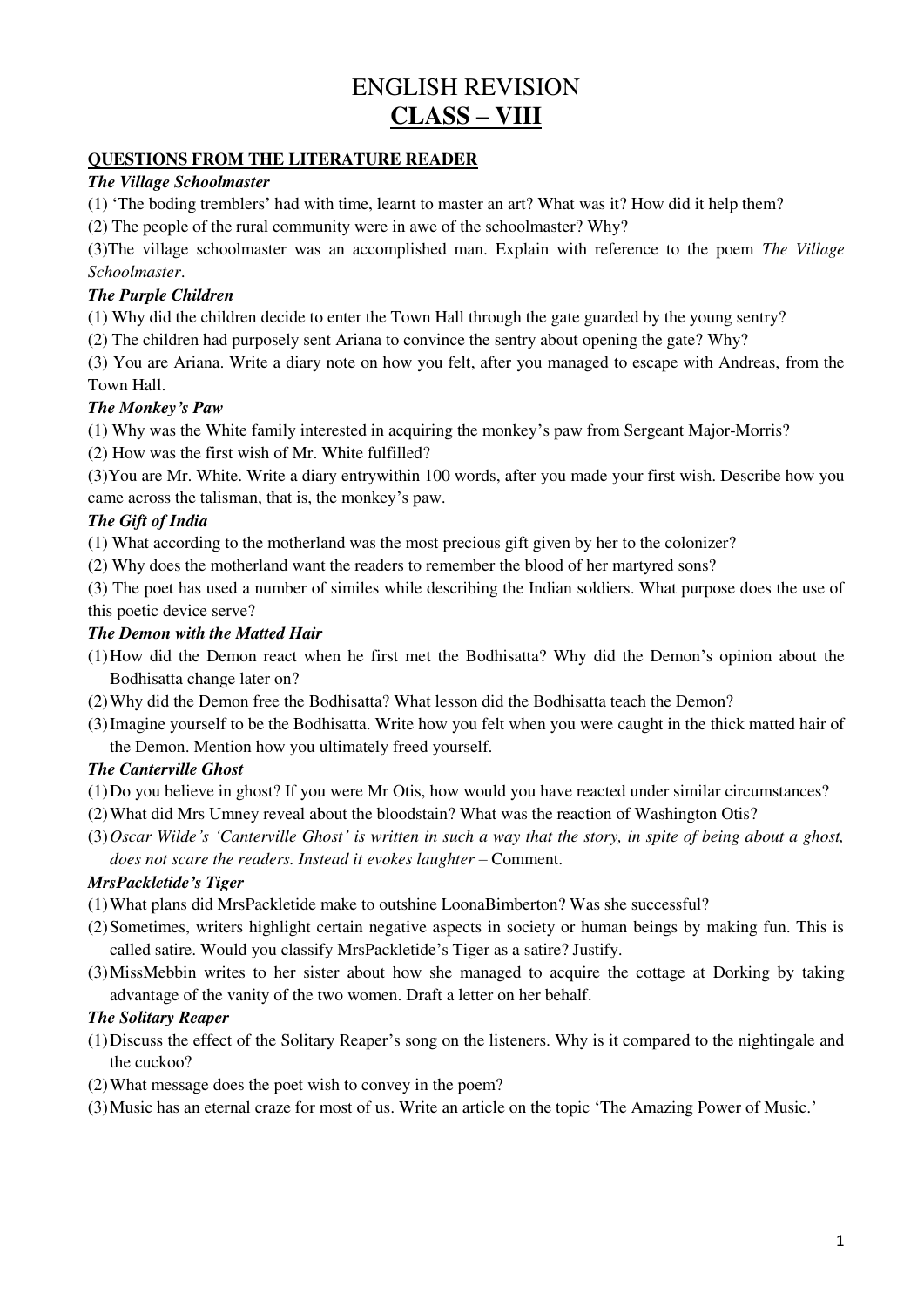#### **READING COMPREHENSION:**

### **PASSAGE – I**

#### **Read the passage given below and answer the questions that follow.**

1. The story of Robinson Crusoe, few people know, is based on a real life incident. The son of a cobbler, Alexander Selkirk was a wayward young man, with little respect for authority. Abject conditions at sea and the cruelty of the captains made the sailors miserable in those days. It was not surprising that Alexander became rebellious and malevolent when he became a sailor.

2. In 1704, he was a Sailing Master on a ship when it anchored for repairs near the desolate island of Juan Fernandez about 650 kilometers west of Chile. They were looking for gold, which they often got by plundering other ships. In the days that followed, Alexander hatched a conspiracy. He instigated the other sailors to leave the ship and remain on the island. They would declare a mutiny. Perhaps, Alexander reasoned, that the captain would accept their demands if he believed that his men would refuse to sail otherwise. Unfortunately for Alexander, the crew played the Judas. The captain, getting to know Alexander's part in the planned mutiny, left him behind on the island as he was a bad influence on the men. He was provided with a few necessities, among them, a copy of the Bible.

3. Alexander marooned on an island, populated only by wild cats and goats became adept at hunting and his food soon comprised fish, turtles and meat. He also made clothes with goatskin. Although a cobbler's son, he could not make shoes. Running barefoot after goats had hardened the soles of his feet. He read the Bible again and again and slowly took to reading it aloud. He spoke and sang to the cats and learnt to milk goats.

4. Once, during his stay in the island, a Spanish ship anchored near the island and the crew rowed in. Alexander was petrified and hid in the thick foliage. In those days, Spain and England were at daggers drawn. Fortunately, the Spaniards left after a brief rest. In February, 1709, two English ships sailed in to collect fresh water and shoot goats. Alexander rushed to them for succor. He looked strange with his unkempt hair, beard and goatskin clothes. His rescuers understood him with great difficulty. His speech had changed a great deal. His vocabulary had shrunk and he had to grope for words. They did, however, manage to understand his story finally.

5. Alexander took a job as sailor in one of the ships and reached London in 1711. He returned home with a large fortune. However, he ran out of his fortune in two years and had to return to sea. Alexander's adventure became well known. Eight years later, Daniel Defoe gave the story a new shape with many twists, calling it 'The Adventures of Robinson Crusoe'. It was now the story of a man who was shipwrecked on an island and lived alone for an unbelievable twenty-eight years.

### **(A) Complete the following statements on the basis of your reading of the passage.**

(i) When Alexander became a sailor, he turned

(ii) The captain left Alexander behind on the island because  $(iii)$ Alexander was petrified when he found a Spanish ship anchored near the island because\_\_\_\_\_\_\_  $(iv)$  In spite of being a son of the cobbler, Alexander could not  $\Box$ 

#### **(B) Answer the following questions briefly.**

(i) Why did Alexander become rebellious and malevolent when he became a sailor?

(ii) Why did Alexander return to sea once more, after being rescued from the island?

#### **(C) Find words from the passage, which mean the opposite of:**

- (i) Benevolent (Para 1)
- (ii) Unskilled (Para 3)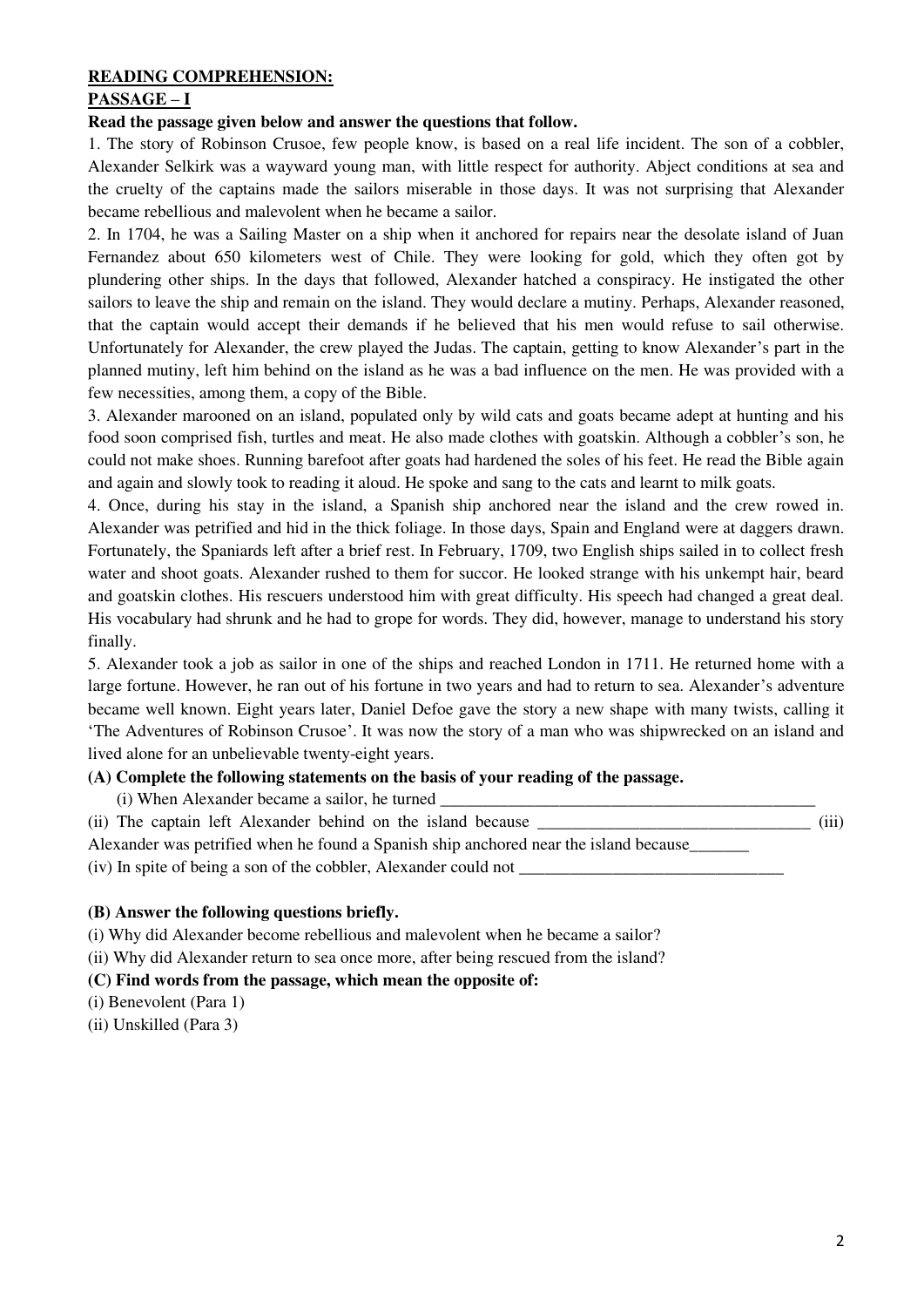# **PASSAGE – II**

# **Read the following passage.**

- 1. In 1981, the car she was travelling in met with an accident and her right leg had to be amputated below the knee. It appeared that life had come to a standstill for Sudha. She walked around on crutches. But she resumed her routine life once again. She had a lot of time on her hands to ponder over the future. She was convinced that she was the master of her own life and she could mould it the way she liked.
- 2. Will she ever be able to dance again? This question was uppermost in the mind of everyone concerned with the future of Sudha. But Sudha had her own ideas. She was determined not to break with her career as a promising dancer. Somewhere she happened to see the "Jaipur foot". A prosthetic expert gave her the details of this artificial leg and advised her to see the doctor who invented it. Sudha went to Jaipur along with her dancing master. She was fitted with a "Jaipur foot" and the doctor gave her immense confidence. Sudha practised dance for some time under his supervision. He made suitable changes in the 'limb' to facilitate her dance practice. She suffered a lot of pain in the process of the proper adjustment of the new limb. But she never lost her nerve.
- 3. January 24, 1984 was a memorable day in Sudha's life. Arrangements were made for dance programme at a big hall in Bombay. A huge audience was there to see her perform again after her traumatic experience. Melodious music filled the air as the curtain went up. Sudha was back on stage. She forgot all about her accident and all about her artificial limb. Some mysterious power impelled Sudha to dance with the same form, style and vivacity that characterised her. Quite a few learnt for the first time from the next day's newspaper that she was, in fact, dancing with an artificial leg.

# **1.1.On the basis of your reading of the above passage answer the following: marks**

- a. Why did life come to a standstill for Sudha?
- b. What did the doctor do to help Sudha in her dance practice?
- c. Which day was a memorable day in Sudha's life and why?

### **1.2.Tick the correct option in the following:**

- a) A'prosthetic expert' is
	- i. A doctor who has specialized in preventive medicine.
	- ii. A scientist who deals with the process of photosynthesis.
	- iii. A surgeon who fixes artificial limbs.
	- iv. A religious guru distributing herbal medicine.
- b) A 'traumatic experience' is
	- i. An experience of delightful physical sensation.
	- ii. An experience of great weakness after prolonged illness.
	- iii. An experience of bodily tremor as in malaria.
	- iv. An experience of shock due to wound or injury.
- c) The 'traumatic experience' in Sudha's life was
	- i. The experience of driving a car for the first time.
	- ii. The experience of visiting Jaipur with her dancing master.
	- iii. The experience of walking on crutches for the first time.
	- iv. The experience of the car accident and the amputation of her right leg.

### **1.3. Quote a sentence from the passage, where both the incidents (i) and (ii) are mentioned:**

- i. In 1981, the car she was travelling in met with an accident and her right leg had to be amputated.
- ii. She was fitted with a "Jaipur foot".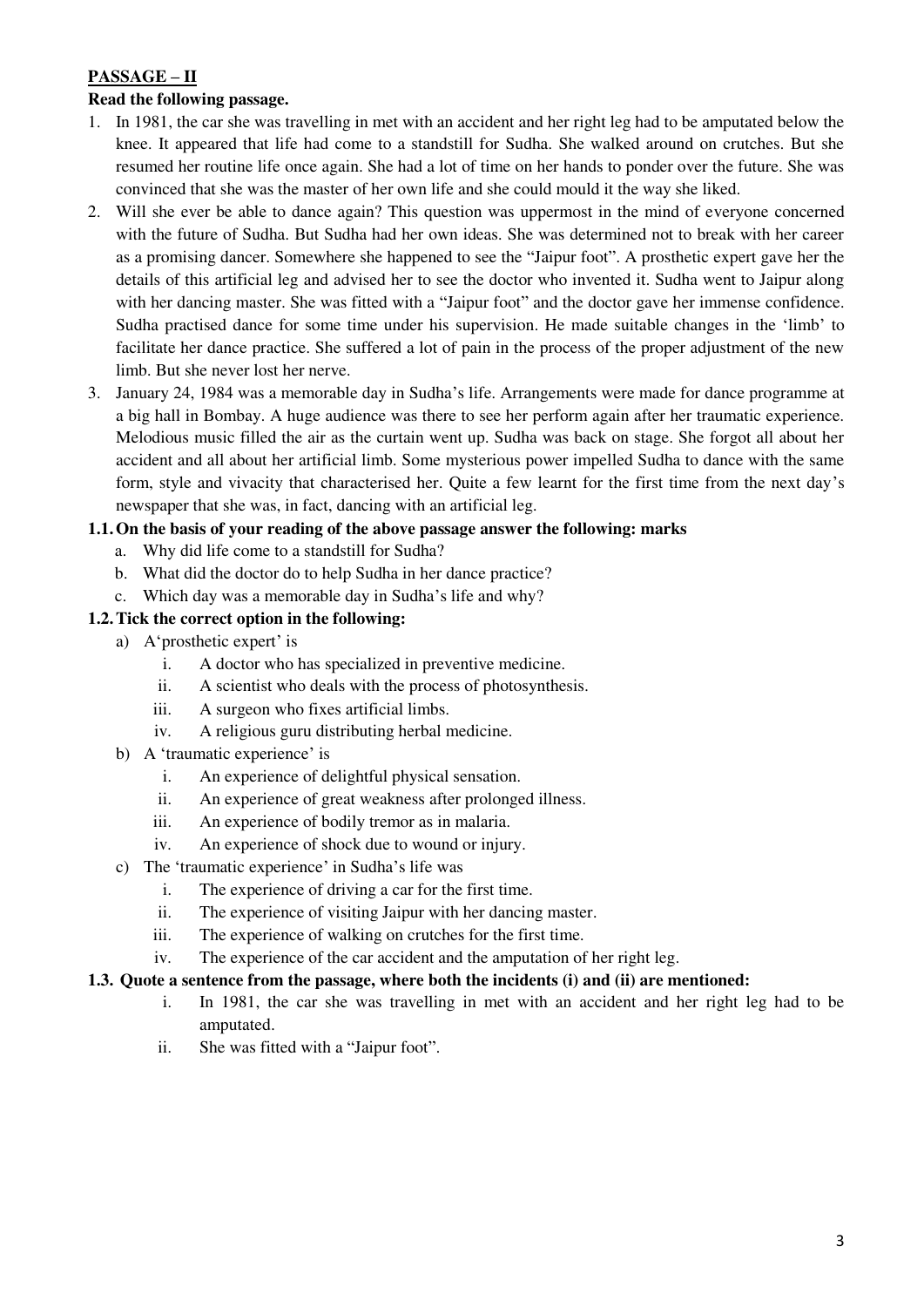**PASSAGE – III Read the following poem carefully**:

#### **THE GIFT OF GREED**

Upon this barren land, Once stood a great tree In the once brown rich sand For mortal eyes to relish and see. Its leaves were emeralds, Its fruits were rubies, bright and fair. Squirrels leaped about as heralds For the spring that was in the air. Spring passed and autumn came to dwell. The tree's leaves blushed and fell, Fluttering in the wind like a ship's sail. But the tree bowed not to the gale. Winter came and did its worst, Coated the tree with a shower of snow. But the tree did not freeze and burst, It stood to offer perch to the homeless sparrow. The tree survived Nature's ravages, To bloom again in summer. But came along man the savage; Hacked it down and called it lumber. Is it so that man, a creation Turn upon the Creator and others?

We cut down trees, calling it deforestation

And take trees from Nature – their mother and ours.

#### **I. On the basis of your reading the poem, complete the following table about the tree.**

| <b>Season</b> | <b>Result on the tree</b> |
|---------------|---------------------------|
| ta i          | Squirrels leaped about.   |
| Autumn        | (h                        |
| Winter        | (C                        |
|               | Tree bloomed again        |

#### **II. On the basis of your reading the above poem, complete the following sentences.**

- (a) When it was spring the tree was  $\frac{1}{\sqrt{2\pi}}$
- (b) The tree did not  $\frac{1}{\sqrt{2\pi}}$  but  $\frac{1}{\sqrt{2\pi}}$
- (c) Neither autumn nor winter could harm the beautiful tree but the savage
- (d) We should not  $\frac{1}{\sqrt{2}}$  as  $\frac{1}{\sqrt{2}}$

#### **GRAMMAR:**

#### **1. Fill in the blanks with appropriate phrasal verbs given in the box.**

broke upon, brought about, fell flat, look down upon, take advantage of, runs short of, turn up.

(a) You should always \_\_\_\_\_\_\_\_\_\_\_\_\_ the opportunities offered to you.

- (b) The police \_\_\_\_\_\_\_\_\_\_\_\_\_\_ the robbers and arrested them.
- (c) Julian always \_\_\_\_\_\_\_\_\_\_\_\_\_\_\_ money towards the end of the month.
- (d) His dishonesty at the office, \_\_\_\_\_\_\_\_\_\_\_\_\_ his ruin.
- (e) Maurice's suggestions not being practical, \_\_\_\_\_\_\_\_\_\_.

(f) No matter how successful and rich one becomes in life, one should never \_\_\_\_\_\_\_\_\_\_ the poor.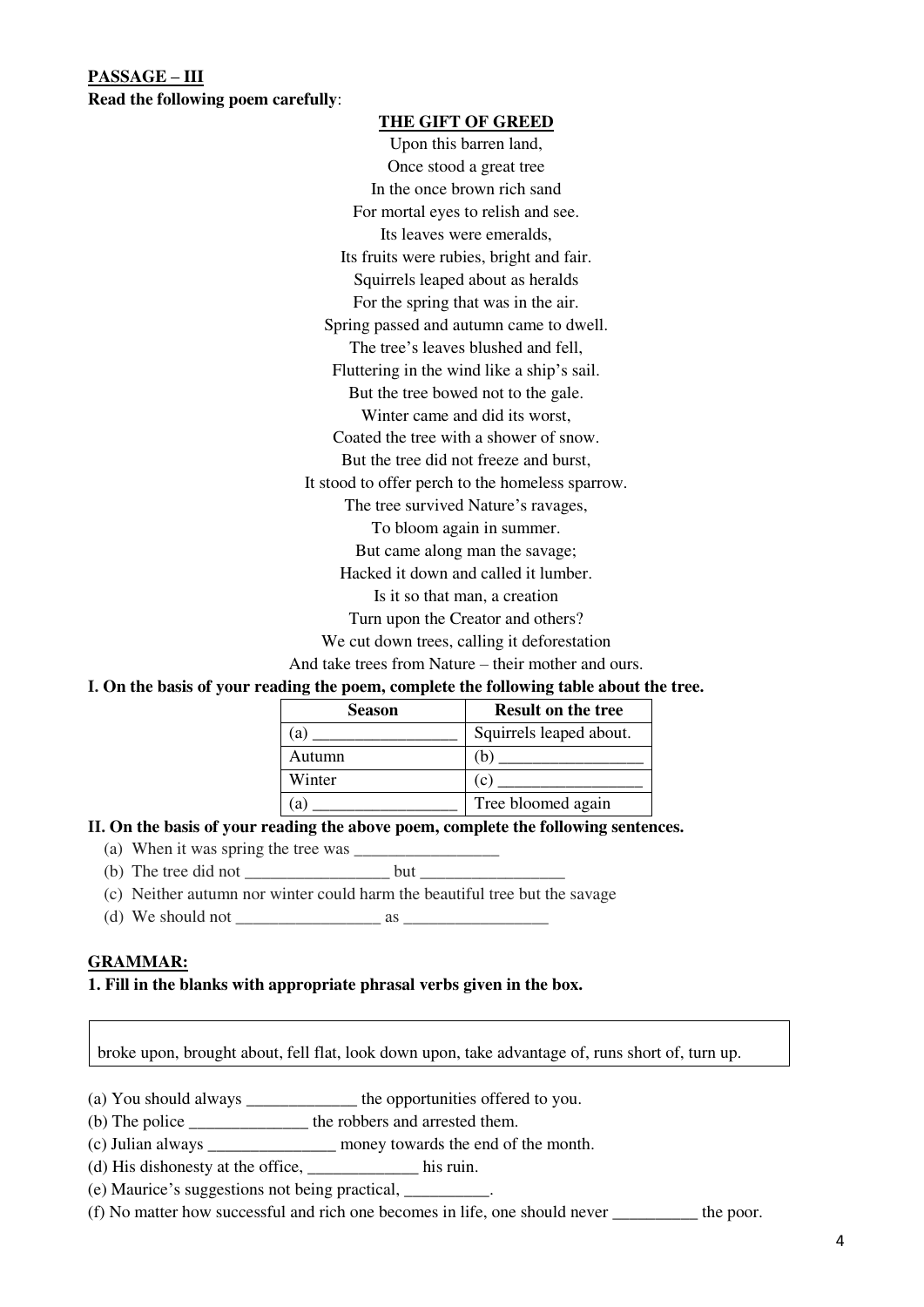# **2. Identify the phrases in the following sentences and state their kind.**

(a) Daniel Radcliff of the Harry Potter fame has become a hero liked by the people.

(b) Reema loves reading books in the library, during recess.

### **3. Do as directed.**

(a) Raman said, "The clerk will not attend office." (Change into indirect speech)

(b) The house is being built by the masons. (Change into active voice)

(c) Just as I was entering the room, the bell rang. (State whether simple past or present continuous)

(d) Anita said that she had passed the examination. (Change into direct speech)

(e) Mini had written a letter to her cousin during the winter vacation. (State whether simple past or past perfect)

(f) Who teaches you English? (Change into the passive voice)

(g) They say that honesty is the best policy. (State whether in active or passive voice)

(h) Raghav said, "I will meet you in the library \_\_\_\_\_\_." (Use the direct form of 'the following day')

(i) Ashar asked, "How I wish I had brought my tab!" (Correct the incorrect word in the sentence)

(j) The news that the enemy \_\_\_\_\_\_\_ approaching alarmed the people (Use the correct tense of *to be*)

(k) Nitinwas watching television when he heard a noise down in the street. (State whether past progressive or past perfect)

(l) Anita ordered me, "Please pass the container." (Change into indirect speech)

### **4. Fill in the blanks with the correct form of the verbs given in the brackets.**

(a) I \_\_\_\_\_\_\_\_\_\_\_ a letter from my father yesterday. (received received)

(b) We  $\qquad \qquad$  that he would visit us. (will hope/ had hoped)

(c) Shalini's friends \_\_\_\_\_\_\_\_\_ when her uncle telephoned. (leaving/ were leaving)

(d) When I was at school, I  $\qquad \qquad$  part in cultural activities. (had taken/ take)

(e) The accident \_\_\_\_\_\_\_\_ at 6 o'clock this evening. (occurred/ occurring)

(f) Rohini \_\_\_\_\_\_\_\_\_ to swim in the river. (likes/ like)

(g) The Sharma family here since  $2001$ . (has lived/ live)

(h) He declared, "I \_\_\_\_\_\_\_ not believe it even if I saw it with my own eyes". (will/ would)

(i) The Rajdhani Express \_\_\_\_\_\_\_\_\_ at this station. (stops / stop)

(j) My parents work very hard so that they \_\_\_\_\_\_\_\_\_ satisfy our needs. (may/ might)

(k)I can swim. I learnt it when I was very young (join the sentences using an infinitive).

(l) The fact is too evident to require proof (remove 'too' and rewrite without changing the meaning).

(m) Rivu has not done anything wrong (make it affirmative).

(n)One should have sympathy for the handicapped (rewrite using the verb form of 'sympathy').

(o)Nobody will deny that he tried his best (make it affirmative).

(p)This is the tree. It was planted by my grandmother (join using relative pronoun).

(q)Jaya is a graceful dancer (rewrite the sentence using antonym of the adjective).

**5.** The following passage has not been edited. There is one error in each of these lines. Write the incorrect word and the correction in your answer sheet.

 **Error Correction**  A certain man planted a rose and watered them (a) \_\_\_\_\_\_\_\_\_\_ \_\_\_\_\_\_\_\_\_\_ faithfully and before it blossoms, he examined it. (b) \_\_\_\_\_\_\_\_\_\_ \_\_\_\_\_\_\_\_\_\_ He see the bud that would soon blossom, but  $(c)$   $(c)$ noticed thorns upon the stem. But he thought, (d) \_\_\_\_\_\_\_\_\_\_ \_\_\_\_\_\_\_\_\_\_ "How can some beautiful flower come from a plant (e) \_\_\_\_\_\_\_\_\_\_ \_\_\_\_\_\_\_\_\_\_ burdened with so much sharp thorns?" Saddened by this (f) \_\_\_\_\_\_\_\_\_\_\_\_\_\_\_\_\_\_\_\_\_\_ thought, he neglected to watered the rose, and just before  $(g)$ it was ready to bloom  $\dots$  it died.  $(h)$